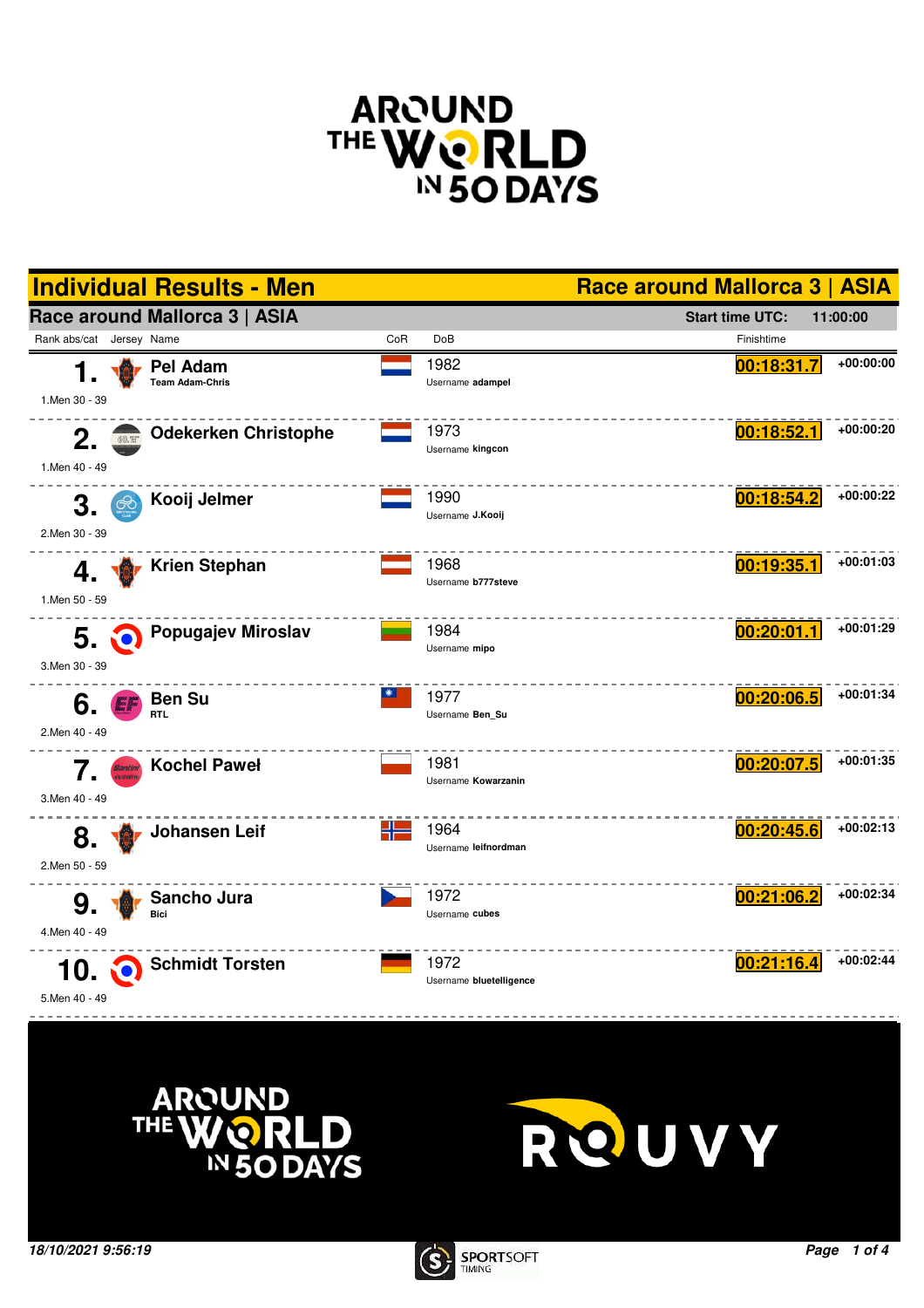





**QUVY**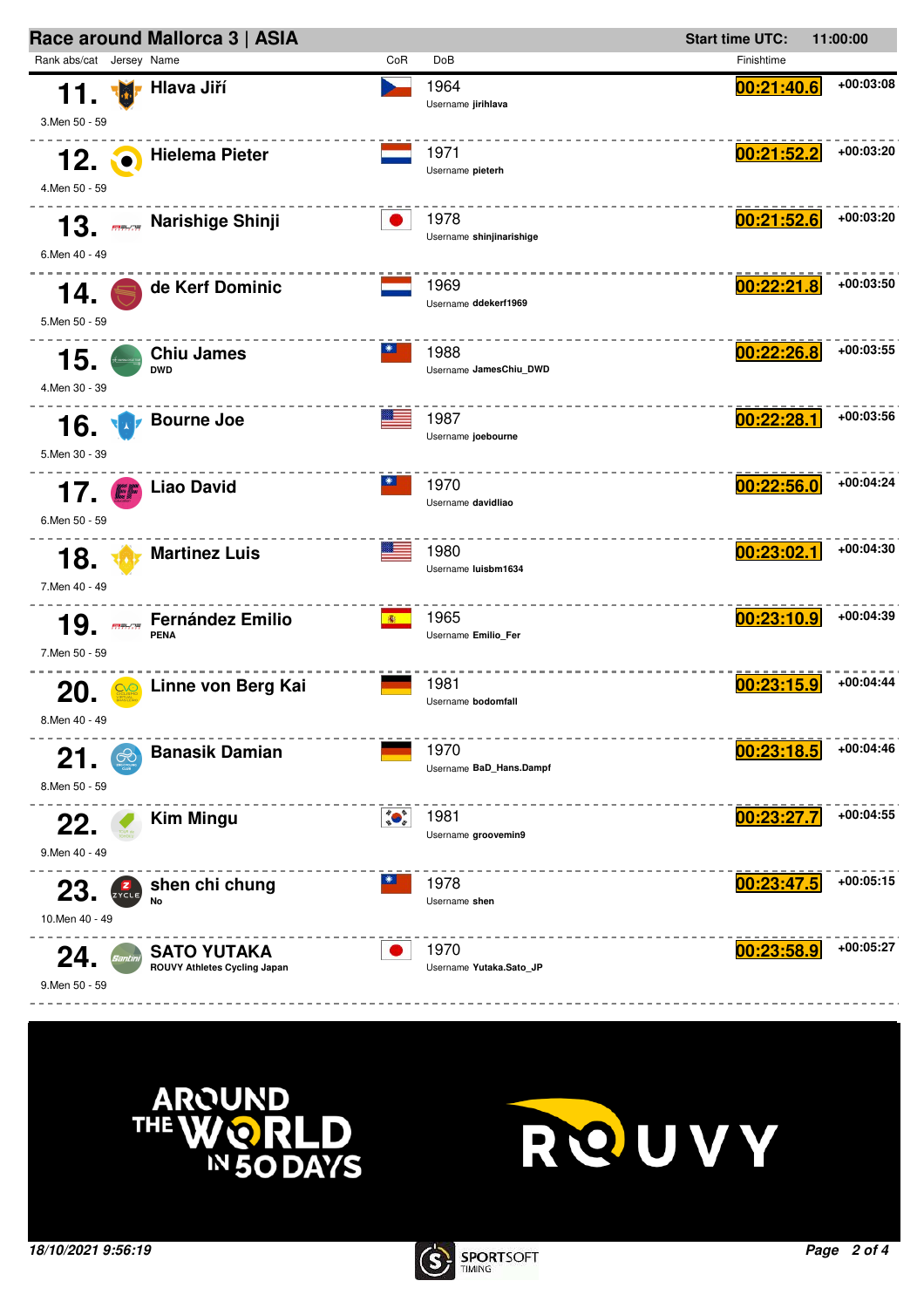